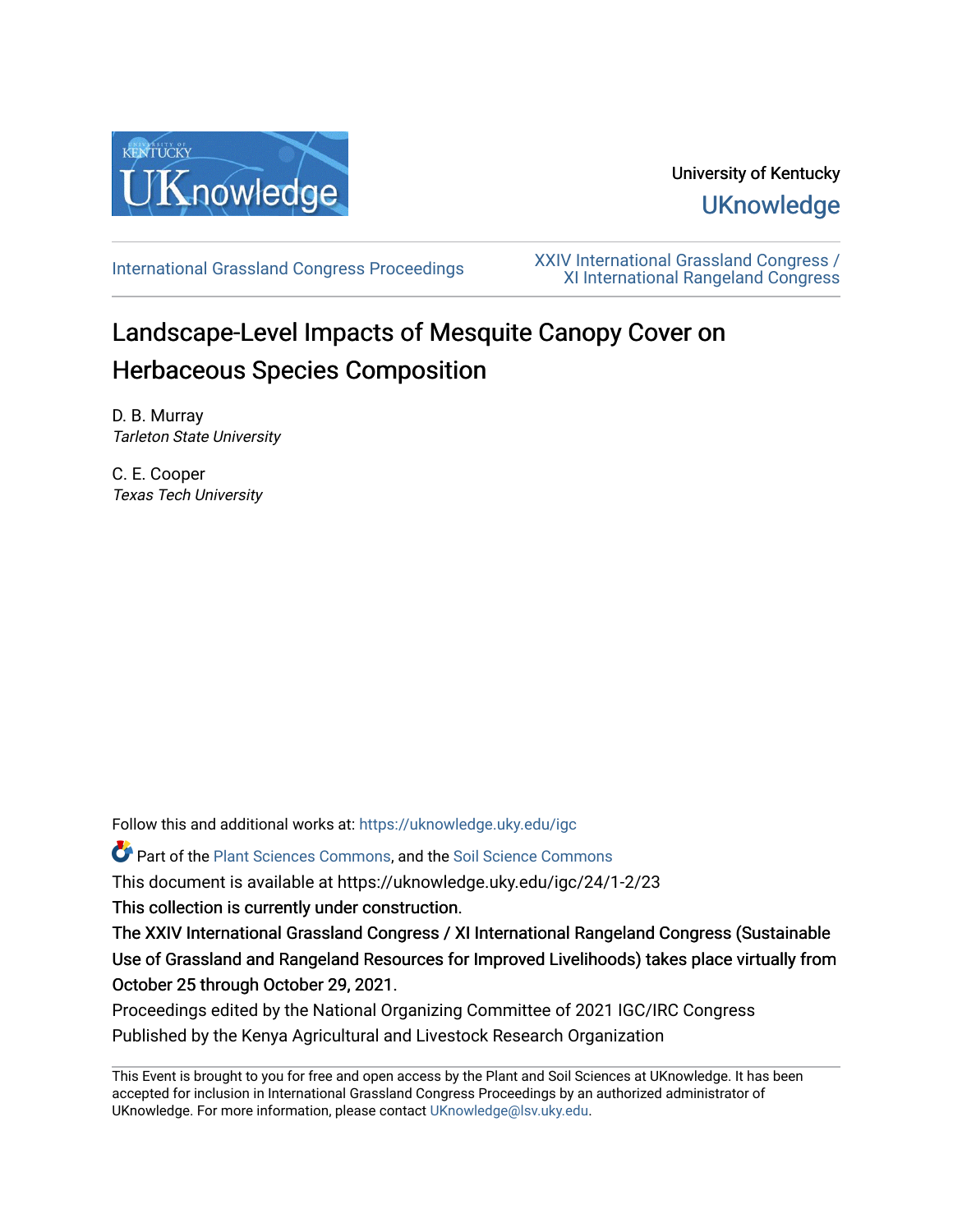## Landscape-Level Impacts of Mesquite Canopy Cover on Herbaceous Species Composition

Murray,  $D.B.^{1*}$ ; Cooper C.E.<sup>2</sup>

<sup>1</sup>Wildlife, Sustainability, and Ecosystem Sciences, Tarleton State University, Stephenville, Texas, USA<sup>;</sup> 2 Natural Resources Management, Texas Tech University, Lubbock, Texas, USA

**Key words**: *Prosopis*, woody encroachment, mesquite, savanna

## **Abstract**

Woody encroachment of mesquite (*Prosopis)* and acacia (*Acacia)* species into grasslands has widespread and ongoing impacts on grassland ecosystems. Changes in the herbaceous layer are associated with changes in the canopy cover of these sparse-canopied species, which do not exclude the herbaceous component, but often change species composition under the canopy relative to surrounding open areas. These effects are often differential based on productivity of the site and herbaceous species composition of the grassland. Here we investigated landscape-scale changes in the herbaceous composition resulting from changes in canopy cover of honey mesquite (*Prosopis glandulosa*) within woody-encroached areas of Texas, U.S.A. Mesquite canopy percent changes were determined from aerial photographs and related to field-based measurements of the herbaceous component. We then related our findings to similar studies in the literature within different environments to assess similarities and differences among the impacts on the herbaceous component across a range of conditions. We utilized herbaceous layer functional groups to make these comparisons across different sites. Finally, we evaluated these changes in herbaceous composition to rates of woody encroachment to assess temporal changes across the landscape and possible impacts from restoration. We found that changes in the herbaceous layer were dependent on length of time of woody encroachment, percent woody cover, and site productivity.

#### **Introduction**

Semi-arid grassland ecosystems worldwide have been encroached by woody legumes in the *Prosopis* and *Acacia* genera (Ansley et al. 2001; Sankaran et al. 2005). These sparse-canopied trees change the sub-canopy herbaceous composition and production of rangelands (Scholes and Archer 1997). Mesquite (*Prosopis*) and *Acacia* species are nitrogen-fixing, semi-arid leguminous trees and shrubs with thin, bipinnately compound leaves, deep tap roots, and shallow lateral roots. At low levels of woody canopy cover, herbaceous diversity and production may increase in an area; however, as canopy cover increases, herbaceous production and diversity often decreases (Archer 1990; Scholes 2003; Riginos et al. 2009). Changes in herbaceous diversity and production associated with woody cover are likely related to several factors including sub-canopy light limitation, soil fertility, and water status (Belsky et al. 1989).

In mesquite (*Prosopis glandulosa*) encroached areas of the Southern Great Plains of North America, herbaceous transition occurs rapidly as percent canopy cover increases across the range of 25 - 40% (Ansley et al. 2004; Ansley et al. 2013). Decreases in herbaceous production are often due to increases in  $C_3$  grass relative to C4 perennial grass cover (Ansley and Castellano 2006; Teague et al. 2008). Archer (1990) also conceptualized a threshold where areas rapidly transition from herbaceous-driven succession to woody species-driven succession as mesquite canopy increases, with a resulting decrease in herbaceous production. These woody-encroached grasslands and savannas are 'unstable' systems where disturbances (fire, herbivory, mechanical, or chemical treatment) are required to prevent canopy closure (Sankaran et al. 2005).

In this study we used aerial photographs (drone images) from mesquite-encroached areas to determine individual mesquite canopies, overall percent canopy cover, and location of  $C_3$  cool-season grasses (CSG) & C4 warm-season grasses (WSG) relative to mesquite canopies. We compared these to ground-based measurements of mesquite canopy area and herbaceous percent cover of CSG and WSG functional groups relative to mesquite canopies.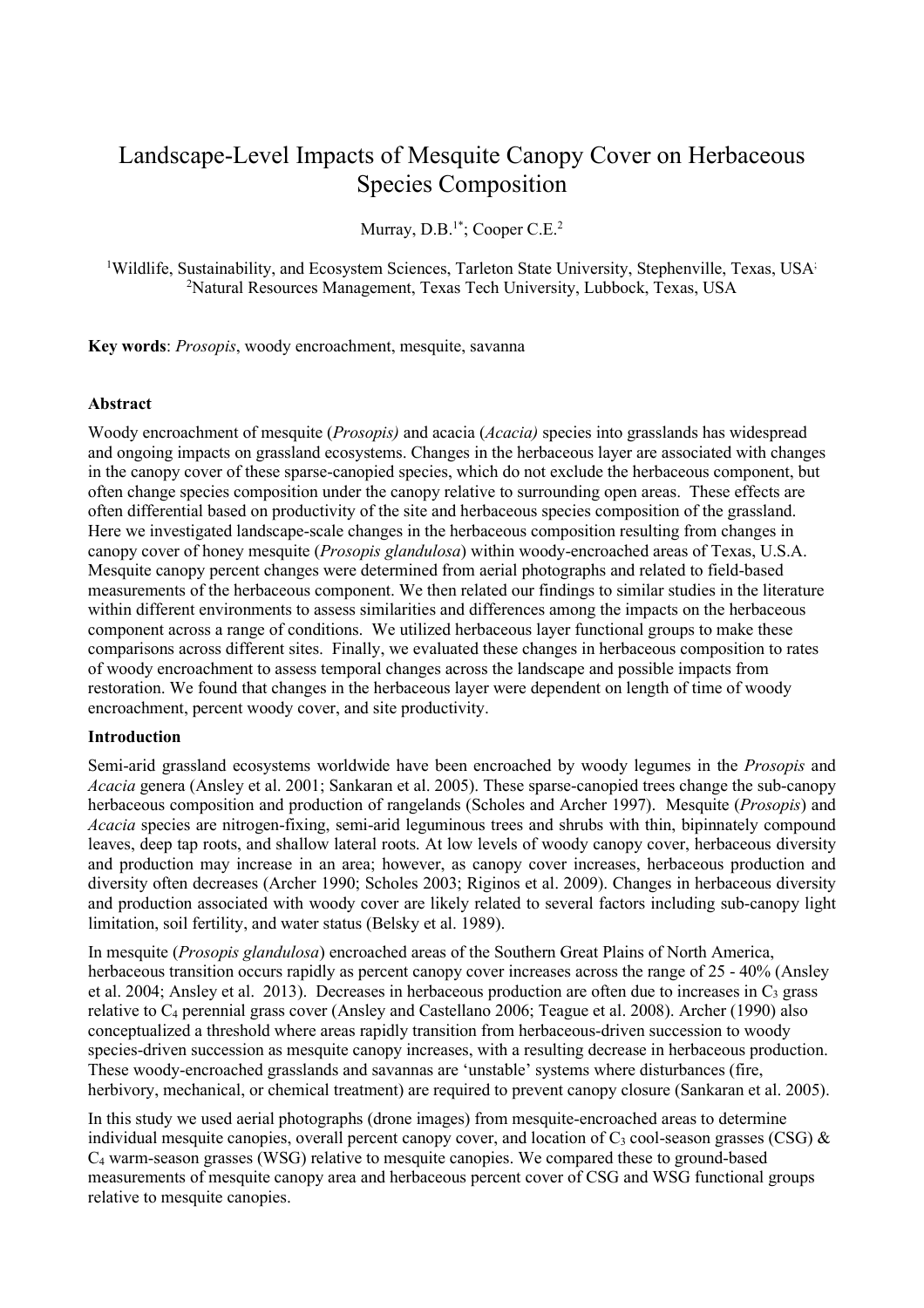#### **Methods and Study Site**

Three areas in north-central Texas, USA were chosen based on a range of mesquite cover (15 - 50%) and the presence of CSG and WSG. Mean annual precipitation for the region is 850 mm, with highest precipitation occurring in the spring and fall. The soils are clay loams. At each site, we used a drone (DJI 4 Pro) to take aerial photographs from a height of 92 m. Aerial data was collected during the dormant season to differentiate the below-canopy herbaceous layer into live CSG and dormant WSG. Using Arc GIS 14.0, we determined individual georeferenced canopy areas, percent mesquite canopy cover, and percent cover and location of CSG and WSG relative to mesquite canopies. We used a supervised maximum likelihood method to classify CSG and WSG. Aerial images collected during the growing season, when mesquites had live foliage, were used to create circular canopy shapefiles to verify mesquite canopy locations in the classified images from the dormant season.

Ground-based measurements included mesquite canopy area and herbaceous percent cover based on the lineintercept method. Using individual mesquite trees as the center, line-intercept transects were run in random directions from the main stem in lengths that were double the canopy radius to include sub-canopy areas beneath mesquite trees and inter-canopy areas between trees. This allowed us to compare CSG and WSG coverage between sub-canopy and inter-canopy microsites. Grasses were documented to the species level and then converted to CSG and WSG functional groups to standardize results for comparisons across different sites with different species.

For analysis, we split the study sites into areas with mesquite canopy cover < 20 % (solitary trees) and areas > 40% (aggregated trees). For classified images, we used linear regression to assess the relationship between imaged-based and field-based herbaceous measurements. For line-intercept data, we used linear regression to compare relationships between mesquite canopy area and percent coverage of CSG and WSG functional groups. Sub-canopy and inter-canopy data were compared separately.

## **Results**

Linear regression of sub-canopy cover of CSG and WSG in classified drone images versus field-based measurements indicated favourable agreement ( $r^2 = 0.7$ ). Field-based measurements made in areas with  $\leq$ 20% mesquite cover indicated positive ( $r^2$  = 0.8) and negative-sloping ( $r^2$  = 0.7) log normal linear relationships for sub-canopy percent cover of CSG and WSG, respectively, with canopy area of individual mesquite trees (Fig 1). The proportion of CSG relative to WSG increased rapidly when tree canopy areas transitioned from approximately 10 m<sup>2</sup> (20% CSG and 60% WSG) to 40 m<sup>2</sup> (60% CSG and WSG 20%) per tree. Inter-canopy CSG and WSG coverage averaged 7% and 80%, respectively.

From field measurements made in areas > 40% mesquite cover, we determined no relationship between individual tree canopy area and sub-canopy CSG coverage  $(r^2 = .03)$ . Regardless of individual mesquite canopy size, CSG comprised a high percentage of both the sub-canopy (88%) and inter-canopy (83%) microsites.

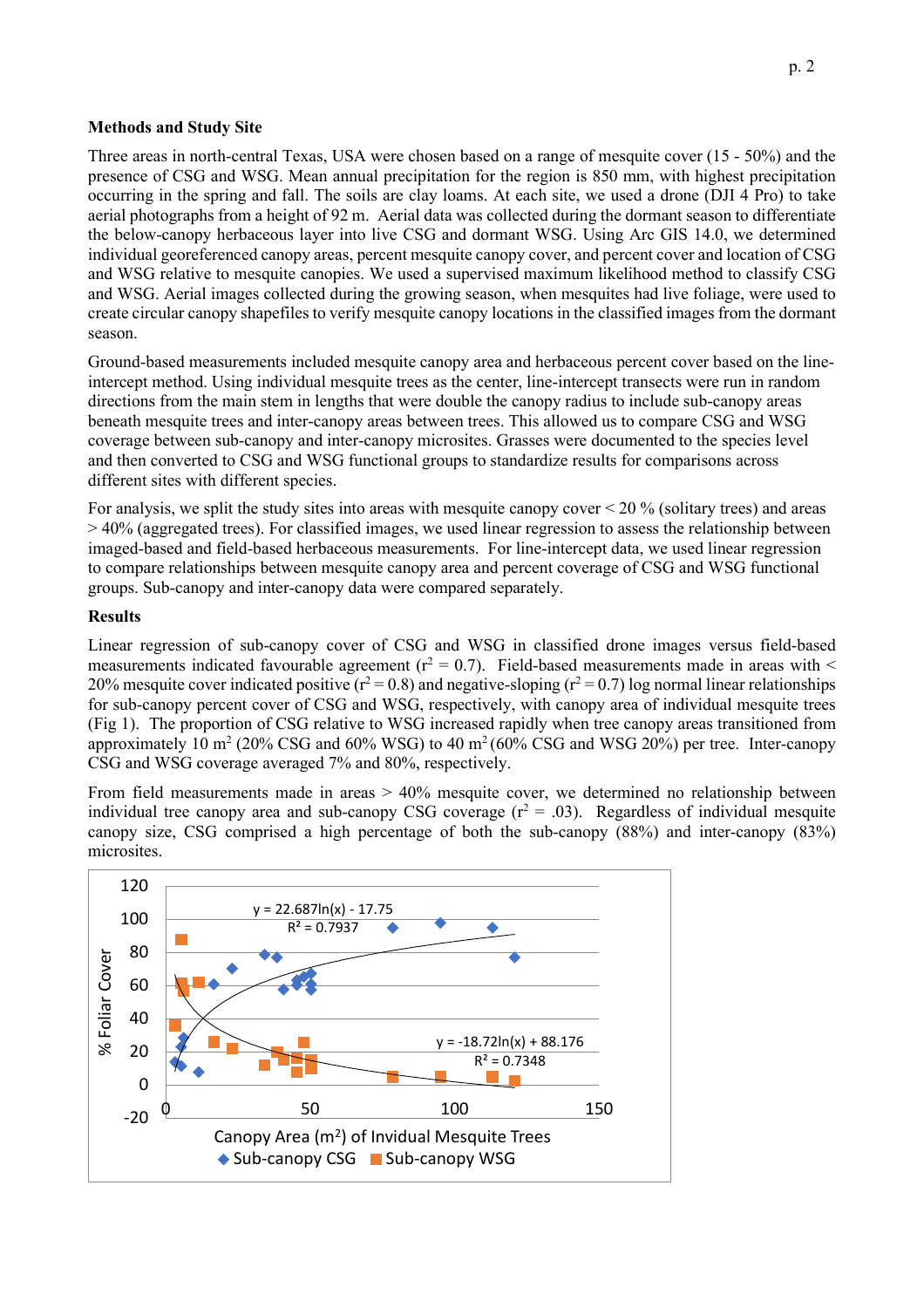Figure 1. Percent cover of cool-season (CSG) and warm-season grasses (WSG) in the sub-canopy herbaceous layer relative to canopy areas of individual mesquite trees.

#### **Discussion**

Based on aerial photos and field measurements, mesquite trees aggregate on the landscape, in addition to occurring as solitary, randomly distributed trees. In sites where mesquite coverage was < 20%, trees were mostly solitary and randomly distributed. In areas where mesquite coverage was  $> 40\%$ , trees were more aggregated on the landscape. Other studies have described woody encroachment as a progression from solitary trees to aggregates that eventually coalesce into woodlands, mediated by rainfall (Archer 1988). Ansley et al. (2001) found that mesquite cover increased on average 2.2 % per year in a moderately-productive clay loam site, with mesquite encroachment possibly becoming self-limiting at some point past > 60% canopy cover.

At the landscape scale, Ansley et al. (2013) found that in mesquite-encroached areas of North America, a threshold exists between 25 - 40% woody canopy cover where the herbaceous transition from WSG to CSG occurs rapidly. In this study, we determined that a transition from sub-canopy WSG to CSG occurs at the individual tree level based on size of tree (canopy area). This change occurs rapidly until the canopy area of individual trees reaches 40 - 50 m<sup>2</sup>. The transition from sub-canopy WSG to CSG occurs more slowly after that point. This transition at the individual tree level drives change at the landscape scale, and along with tree aggregation, further speeds the transition to CSG. Our findings indicate that mesquite tree cover  $> 40\%$  is closely aggregated, and there is not enough inter-canopy space to allow WSG to persist across the landscape.

These effects are often differential based on productivity of the site and species composition of the grassland. Our findings were from moderately-productive sites with adequate rainfall, where encroaching trees aggregate and greatly decrease native WSG to CSG ratios. This generally lowers total herbaceous production of the site, but may spread production across the year given increased CSG (Ansley et al.2004; Teague et al. 2008). In semi-arid, low-productivity sites where CSGs rarely occur, sparse-canopied leguminous trees may increase sub-canopy herbaceous productivity of WSG relative to open, inter-canopy areas through N-fixation and improved water status (Belsky et al. 1989; Kahi et al. 2009).

#### **References**

- Ansley, R.J., Pinchak, W.E., Teague, W.R., Kramp, B.A., Jones, D.L., and Jacoby, P.W. 2004. Longterm grass yields following chemical control of honey mesquite. *Journal of Range Management*, 57: 49-57.
- Ansley, R. J., and Castellano, M. J. 2006. Strategies for savanna restoration in the southern great plains: effects of fire and herbicides. *Restoration Ecology*, *3*: 420-428.
- Ansley, R.J., Wu, X.B., and Kramp, B.A. 2001. Observation: long-term increases in mesquite canopy cover in a North Texas savanna. *Journal of Range Management*, *54*(2): 171–176.
- Ansley R. J., Mirik M., Heaton C. B., and Wu X. B. 2013. Woody cover and grass production in a mesquite savanna: Geospatial Relationships and Precipitation. *Rangeland Ecology & Management*, *66*(6): 621–633.
- Archer, S.R., Scifres, C., Bassham, C.R. and Maggio, R. 1988. Autogenic succession in a subtropical savanna: conversion of grassland to thorn woodland. *Ecological Monographs*, *58*(2): 111–127.
- Archer, S. R. 1990. Development and stability of grass/woody mosaics in a subtropical savanna parkland, Texas, U.S.A *Journal of Biogeography,* 17: 453-462.
- Belsky, A.J., Amundson, R.G., Duxbury J.M., Riha, S.J., Ali, A.R., and Mwonga, S.M. 1989 The effects of trees on their physical, chemical, and biological environments in a semi-arid savanna in Kenya. *Journal of Applied Ecology,* 26(3): 1005-1024.
- Kahi, C.H., Ngugi, R.K., Mureithi, S.M., and Ng'ethe, J.C. 2009. The canopy effects of *Prosopis juliflora*  (dc.) and *Acacia tortilis* (hayne) trees on herbaceous plants species and soil physico-chemical properties in Njemps Flats, Kenya. *Tropical and Subtropical Agroecosystems,* 10: 441-449.
- Riginos C., Grace, J. B., Augustine, D.J., and Young T.P. 2009. Local versus landscape-scale effects of savanna trees on grasses. *Journal of Ecology*, *97*(6): 1337–1345.
- Sankaran, M., Hanan, N. P., Scholes, R. J., Ratnam, J., Augustine, D. J., Cade, B. S., Gignoux, J., Higgins, S. I., Le Roux, X., Ludwig, F., Ardo, J., Banyikwa, F., Bronn, A., Bucini, G., Caylor, K. K., Coughenour, M. B., Diouf, A., Ekaya, W., Feral, C. J., … and Zambatis, N. 2005. Determinants of woody cover in African savannas. *Nature*, 438: 846-849.
- Scholes, R.J. and Archer, S.R. 1997. Tree-Grass Interactions in Savannas. *Annual Review of Ecology and Systematics*, 28: 517–544.